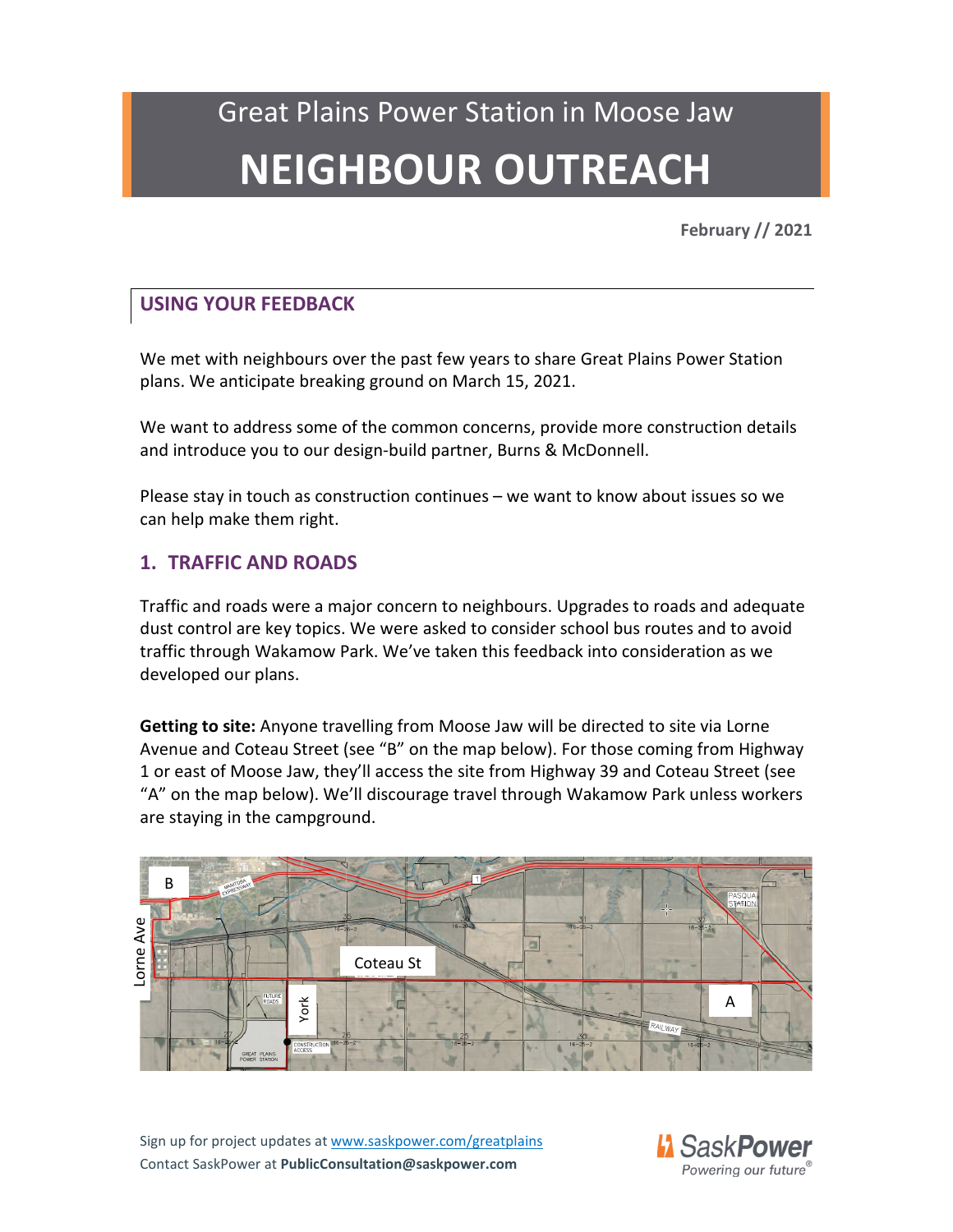**February // 2021**

**Traffic Signs:** We'll strongly encourage workers to follow designated traffic routes and obey the rules of the road during site orientation. We've recommended new speed limit and stop signs at York Avenue & Coteau Street, and at 9<sup>th</sup> Avenue & Coteau Street. We may post radar speed signs so drivers are reminded to slow down while driving. These plans are under review with the City and RM. We welcome other ideas.



We will also add signs directing traffic to site on Highway 39. If you'd like to see the traffic sign recommendations around Highway 39, let us know.

**School Bus Routes:** There are concerns about children travelling by bus in the area. We reached out to the Prairie South School Division for an updated bus route map. The school buses will be in the area on school days between 7:55 - 8:15 a.m. and 3:55 to 4:15 p.m. Shift changes at site will avoid these times.

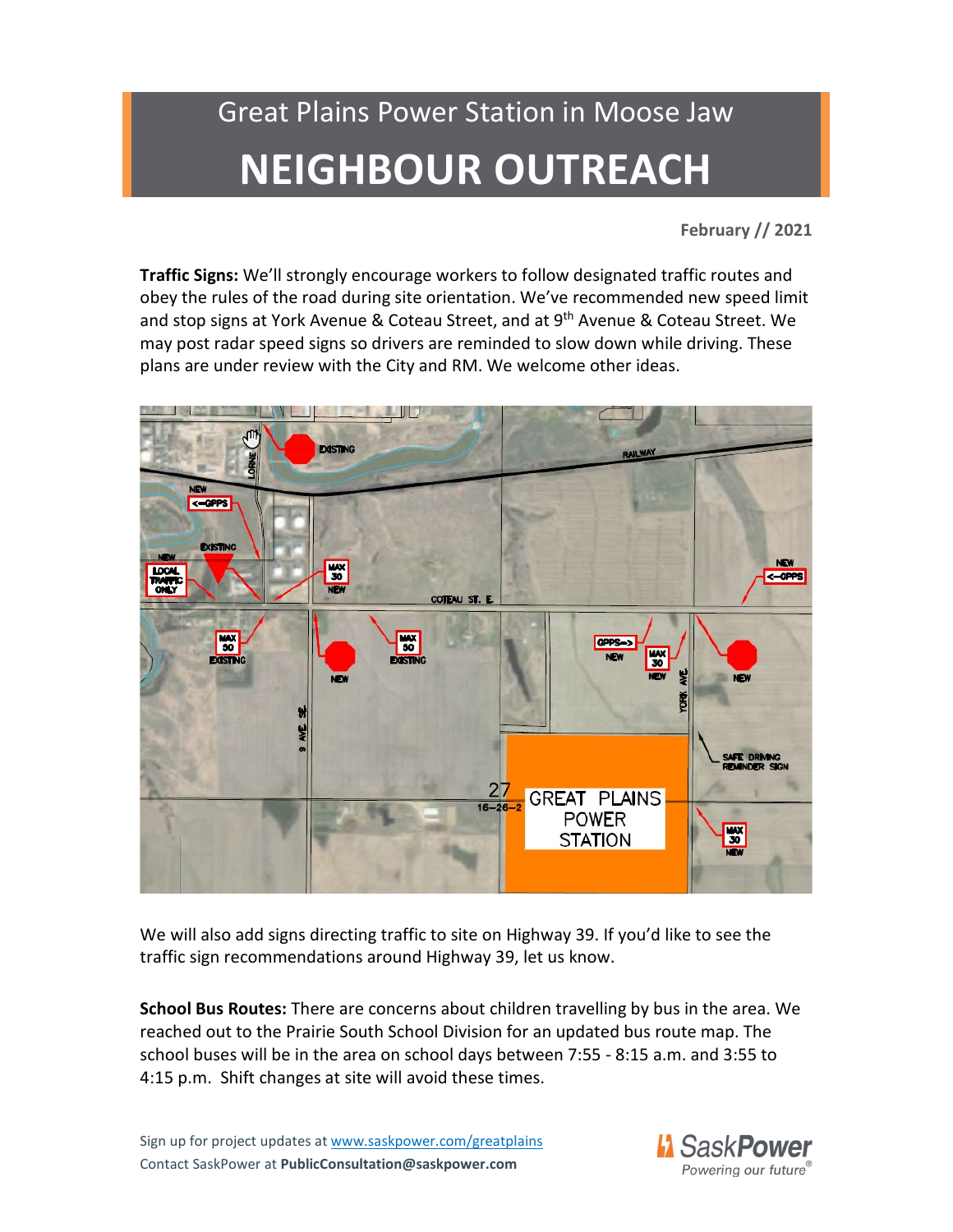**February // 2021**

**Road upgrades:** SaskPower has worked with the City and the RM of Moose Jaw to address concerns related to drainage, snow accumulation and road surface quality. We're investigating a 24" clay cap gravel upgrade on Coteau Street between Lorne Avenue and the Canadian Pacific rail crossing. These plans are under review with the City and the RM.

**Dust control:** We recognize the road work in 2020 caused considerable dust in the area. We've continued talks with the RM of Moose Jaw and the City about minimizing dust. Our current plan includes two to three applications of dust control (Magnesium Chloride) on Coteau Street per year from Lorne Avenue to Highway 39. We'll monitor the situation and adjust as necessary. These plans are under review with the City and the RM. We'll look at Coteau Street west of Lorne Avenue with the City of Moose Jaw and consider applying dust control.

**Snow removal:** SaskPower is working with the RM of Moose Jaw to handle snow removal on Coteau as well. SaskPower may supplement snow removal with a contractor if required and permitted by the RM of Moose Jaw and City of Moose Jaw.

### **2. HOURS OF WORK AND ANTICIPATED WORKFORCE**

**Hours of work:** During the first year of construction we'll work Monday to Friday between 7:00 a.m. – 5:30 p.m. There may be the odd Saturday as well. We heard concerns about working through the night. We may have to work evenings and weekends this fall to accommodate large foundation pours and the administration building erection.

During the remainder of the project we anticipate workers on site everyday between 7:00 a.m. – 5:30 p.m. There may be times we are required to work through the night, but this is not currently in the plan.

At peak construction there may be up to 500 workers on site each day. We anticipate these peak periods in December of 2022 and March of 2023.

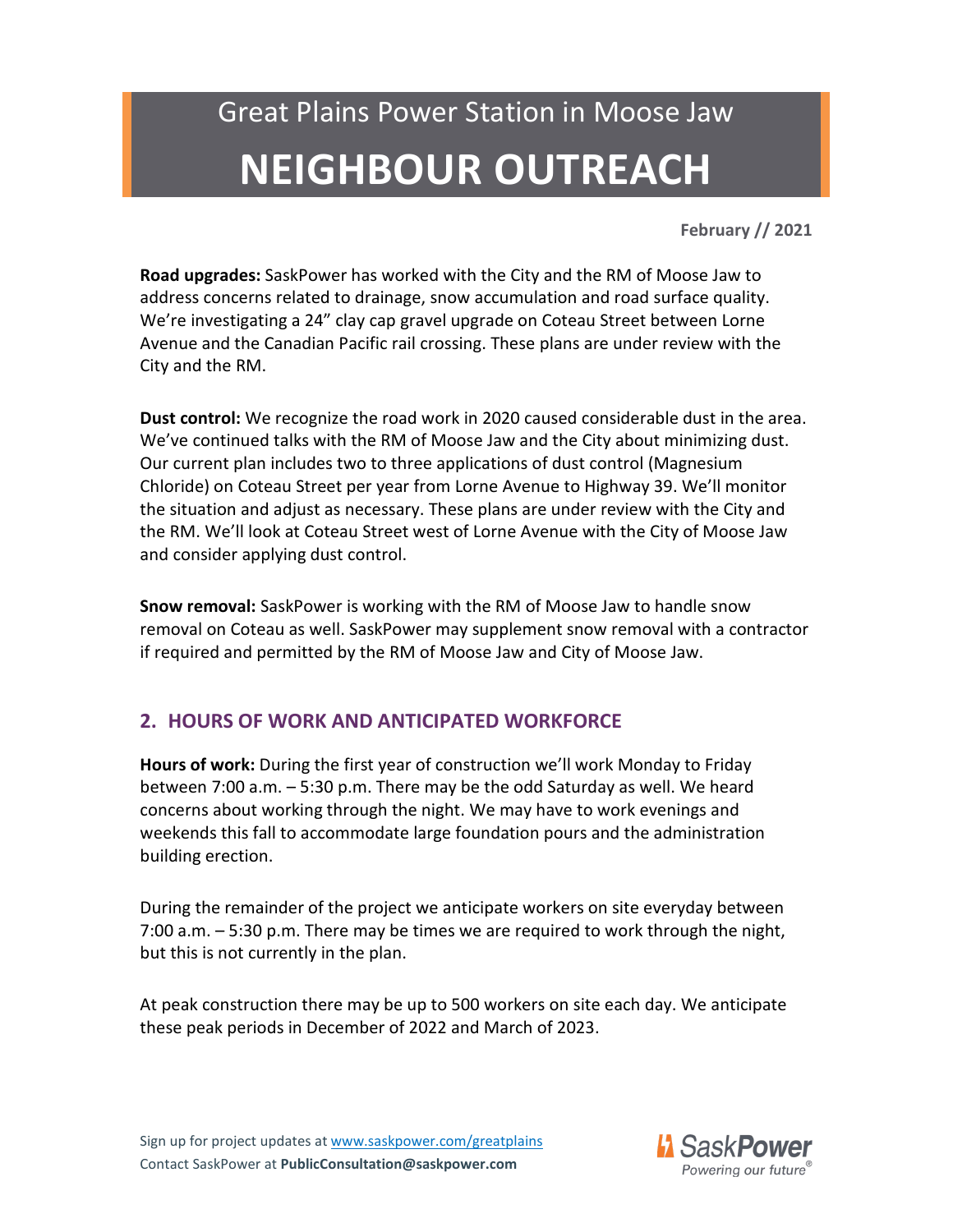**February // 2021**

### **3. CONSTRUCTION NOISE**

We heard concerns about increased noise in the area from construction.

**Pile Drilling** supports a suitable foundation for the power station and takes around eight weeks to complete. We considered feedback on this noise and further evaluated how to minimize the noise from pile driving. We have modified our plans to use continuous auger cast piles (or continuous flight auger piles) rather than driven piles to help reduce the noise. Driven piles are hammered into the ground, whereas auger cast piles are drilled into the ground. We'll start the pile drilling in April 2021 and expect to complete the work during the day. We'll reach out if this timing changes.

**Steam blows** are a one-time event that happen after construction and prior to start-up. During this process we clean excess debris in steam lines to ensure the newly installed steam turbine can run smoothly. The process can take anywhere from 10 to 14 days. We'll use a silencer to keep noise levels low, but noise still may be slightly elevated. We will provide advance notice of steam blows.



*Sound is measured in decibels (dB).*

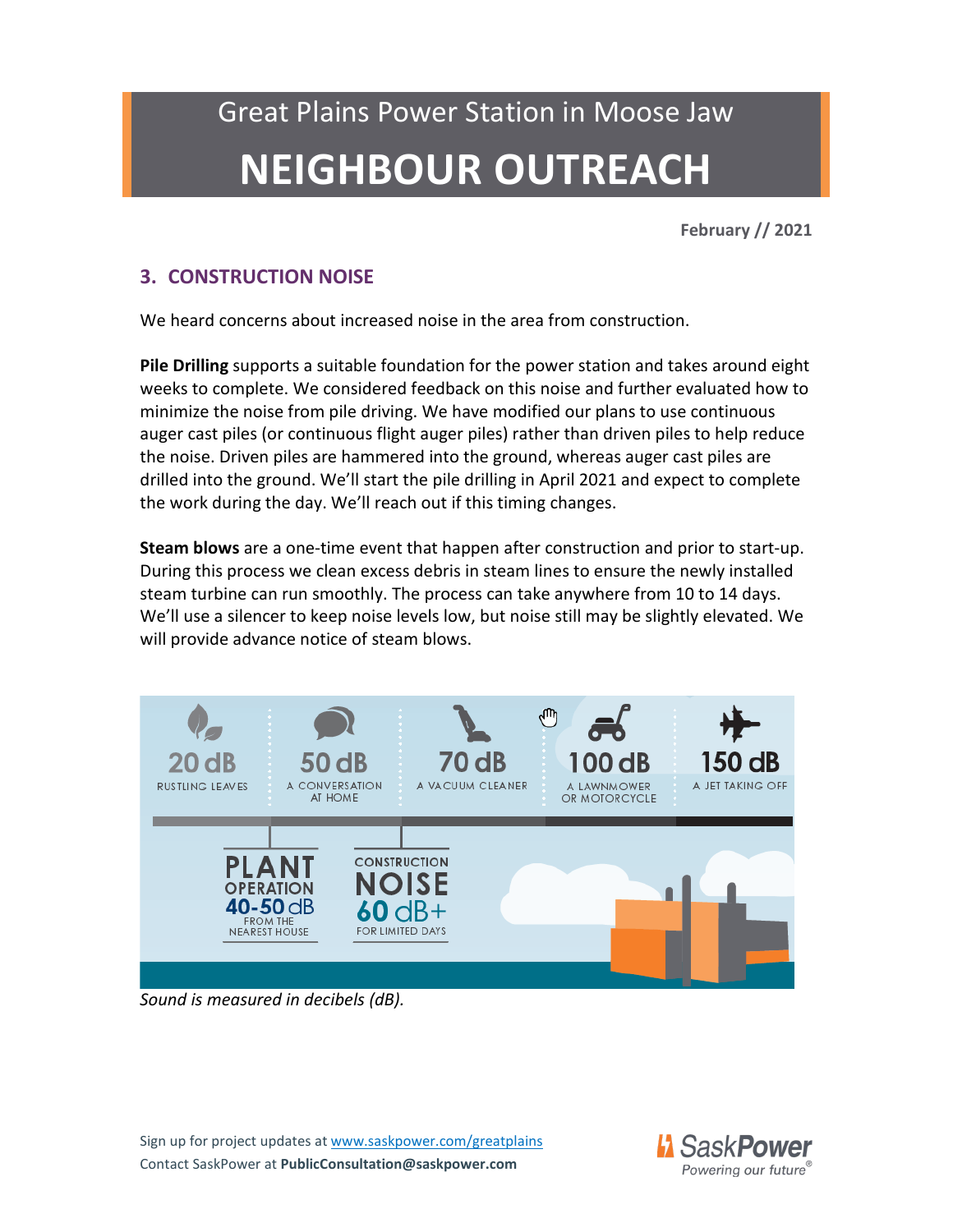# Great Plains Power Station in Moose Jaw

## **NEIGHBOUR OUTREACH**

**February // 2021**

### **4. LIGHTS AND LANDSCAPE PLANS**



**Lighting:** We'll do our best to direct light from the power station construction away from residences to the north and east. To help reduce the impact of light, we're

- lowering the lumens;
- optimizing the layout and orientation of lighting fixtures; and
- using a more yellow light.

We'll use temporary lighting, like the image to the left to light up construction activities when dark. This mobile lighting can be adjusted vertically and can be set up to point light in a certain direction.

Let us know if you have lighting concerns during construction and we'll see what we can do to fix it.

**Site drainage:** It's important to ensure surface drainage plans don't impact neighbours. We've created plans for drainage during construction and operation of the power station. We'll manage site drainage to avoid impacting our neighbours. If this is something you'd like to see or discuss further with us, let us know.

**Construction fencing:** During construction, the site will be fenced. This will help prevent wildlife from entering the construction site. We'll be watching for birds and other wildlife on our property during a weekly assessment. We'll follow our Environmental Beneficial Management Practices to protect any nests identified.

**Construction garbage:** We take our environmental responsibility seriously, including littering. We'll review this with workers during site orientation. Construction fencing will be set up in May and should help minimize construction materials accidently blowing off our property.

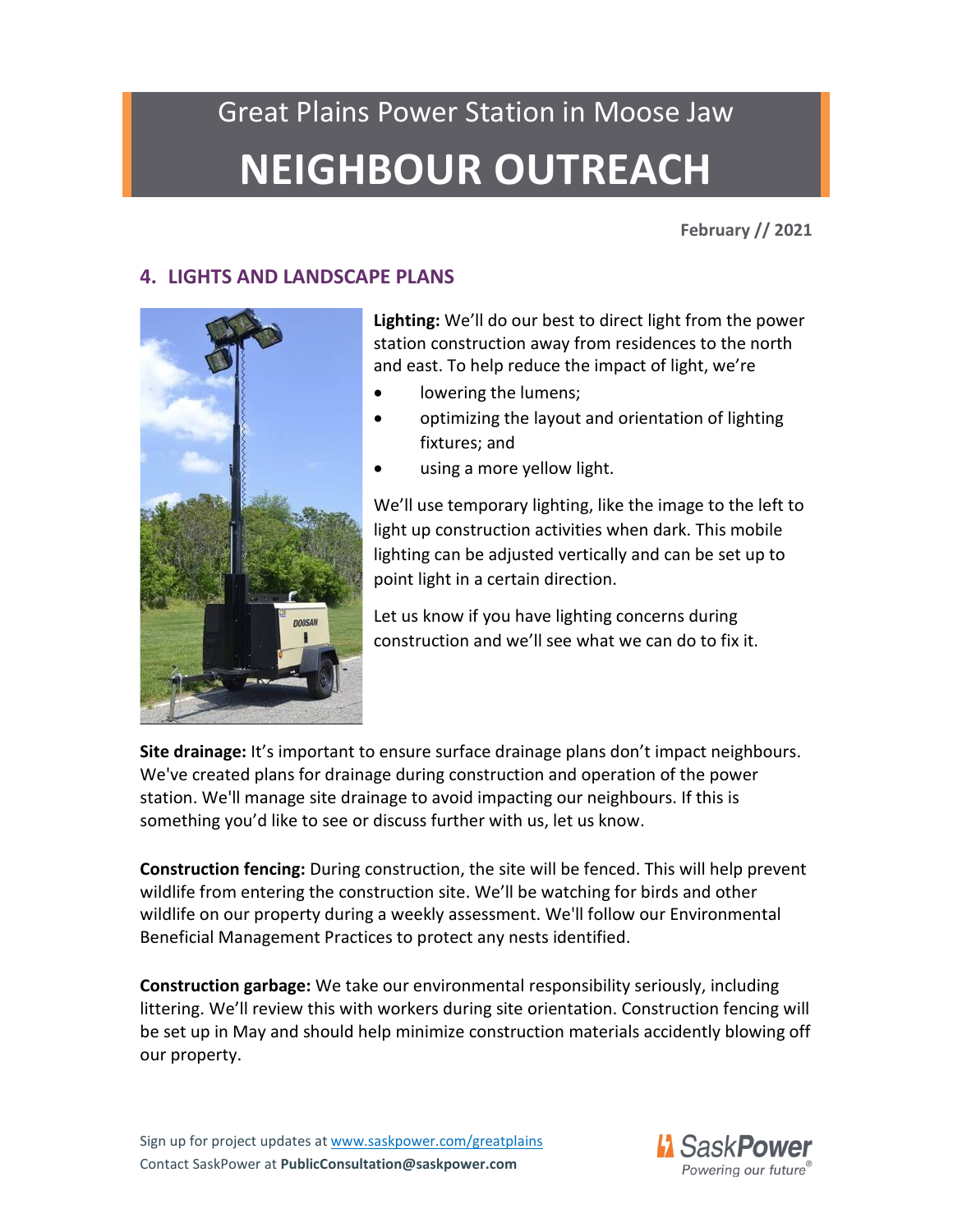**February // 2021**

**Berms:** We were asked to consider berms and vegetation as part of our landscape plan. The image below is what we'll be working towards. We'll install a screening berm and plant a row of trees along the west part of our property near the end of construction. The trees will be a mix of Scots Pine and Blue Spruce.



### **5. TRANSMISSION LINE**

We worked with landowners to determine a preferred route for the transmission line. We'll continue to work with impacted landowners on structure placements. Construction of this line is scheduled to begin in the fall of 2022.